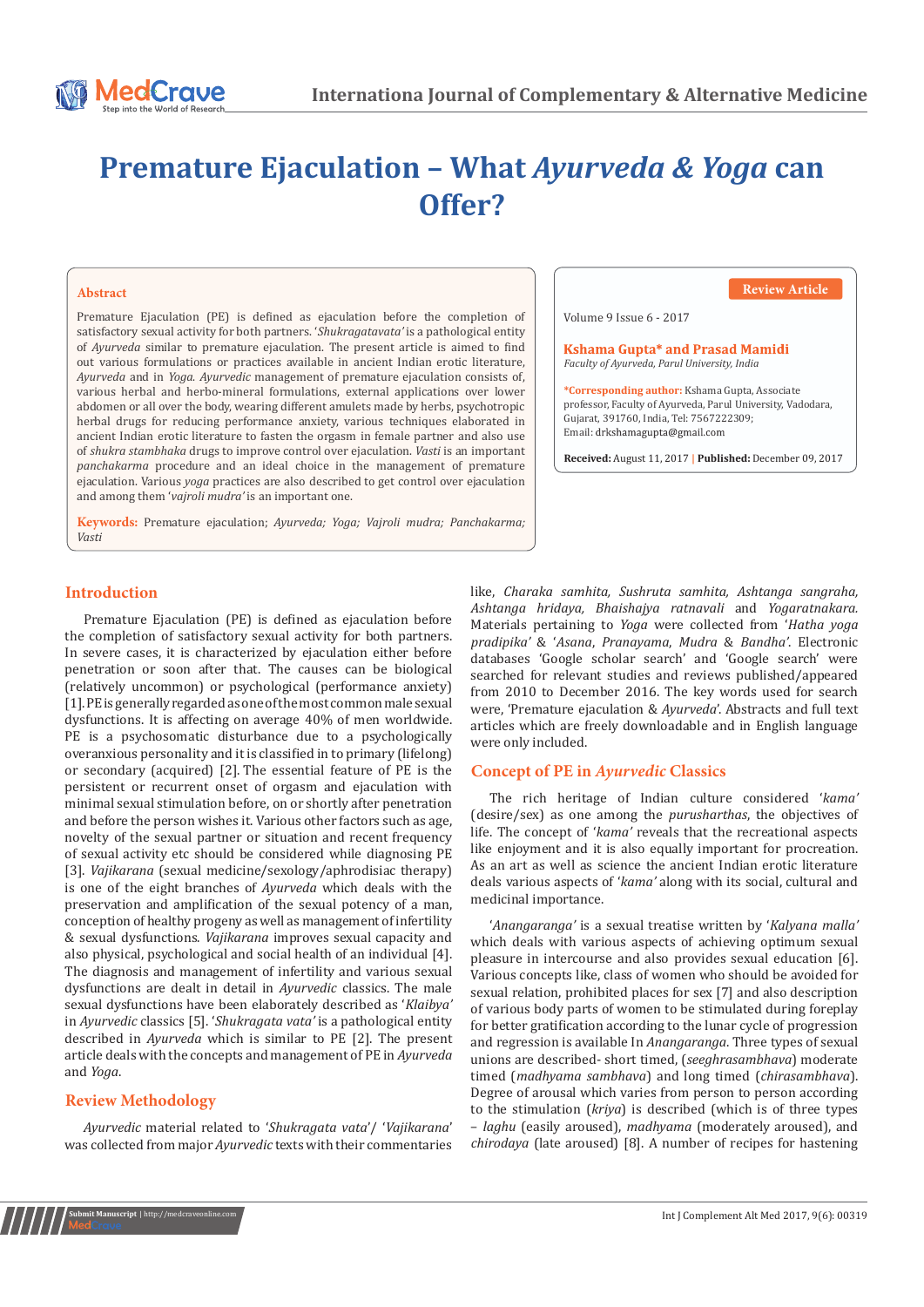the orgasm of the female partner (*dravana yogas*) are described [9]. *Kalyanamalla* prescribed a number of recipes to delay ejaculation (*sukrastambana*) in men. The residing place of "*Kama deva*" (lord of desire) is human mind and its manifestation occurs by *smarana* (fantasy). It signifies the importance of mind in sexual function. [8] Various measures were used to distract the mind during sexual act [10].

*Ayurveda* enumerates eight factors responsible for ejaculation. They are *harsha* (excitement, sexual fantasy), *tarsha* (strong desire for sex), *saratwat* (fluidity of semen), *paicchilya* (sliminess of semen), *gaurava* (heaviness of semen) and *anutva* (atomicity of semen), *pravanabhava* (tendency to flow out), *drutatvat* marutasya (due to *vata*). Dysfunction of either one or all of these eight factors leads to ejaculatory impairment out of which '*drutatvat* marutasya' is most important. The physiology of ejaculation is under control of *vata dosha*. Vitiation of *vata* (especially *apana vata*) leads to PE [11]. Previous scholars compared PE with an *Ayurvedic* pathological entity called, "*shukragata vata'* [12]. *Shukragata vata* is a distinct pathological entity characterized by a group of clinical presentations either related with the impairment of ejaculation or with the impairment of seminal properties. '*Kshipram munchati'*, [12] '*shukrasya sheeghram utsargam'*, [13] *'pravritti/Atiseeghra pravritti'* [14] are the classical features of '*shukragata vata'* which denotes early / fast ejaculation / PE.

#### *Ayurvedic* **Management of PE**

*Ayurveda* has given importance to *shukra* (semen / reproductive system) as the supreme body tissue because of its generative property. *Vajikarana* is the branch of *Ayurveda*, which deals with various types of physical, psychological, sexual problems like impotence, libido, poor erection, and early ejaculation in the males as well as sterility and frigidity in females. The *vajikarana* drugs are helpful in providing strength and vigor to the person along with improvement of reproductive potentiality [15]. Scanty research has been done on role of *Ayurvedic* drugs/procedures in the management of PE. *Praharsha anna* (exhilarating food items), *balya* (tonics), *shukrakara* drugs (aphrodisiacs) and *vajikarana vasti's* (various enemas with medicated oils & decoctions) are useful in the management of *shukragata vata*.

Individual herbs like, *Erandamoola* (Ricinus communis Linn.), *Brahmi* (Bacopa monnieri Linn), *Mandukaparni* (Centella asciatica Linn), *Amlaki* (Emblica officinalis Garten), *Jatiphala* (Myristica fragrans Houtt); compound formulations like, *Akarakarabhadi yoga*, *Rasayana vati*, *Manasamitra vataka*, *Katphaladi kwatha*; mineral compounds like, *Swarna bhasma* (gold), *Rasa sindhura* (mercury based formulations) etc; proved effective in the management of PE. Few studies have evaluated the efficacy of *panchakarma* procedures (*Ayurvedic* five major body cleansing procedures) like *vasti* (various medicated oil or decoction enemas) and *shirodhara* (continuous oil drip on forehead) were also proved effective in PE [2].

*Akarakarabhadi yoga* has improved the time taken for ejaculation and satisfaction to female partner. *Narasimha choorna, Bhallataka phala majjadi avaleha, Musalyadi choorna* have provided better results in improving the duration of sexual act and frequency of coitus. *Atmagupta* (Mucuna prurita Hook)

and *Ashwagandha* (Withania somnifera Linn) has improved the duration of sexual act [2]. *Brahmi* (Bacopa monnieri), *Mandukaparni* (Centella asciatica) are having anti-anxiety, adaptogenic and stress relieving properties. *Putranjeevaka* (Drypetes roxburghii) is beneficial in increasing the ejaculation time. *Kapikacchu* (Mucuna prurience) is an aphrodisiac and also effective in improving the performance in men [16]. *Ashwagandha* is a *vajikarana* drug and also it is having properties like, anxiolytic, anti-depressant, anti-stress adaptogen and uplifts mood [17]. *Shukra stambhana yapana vasti* (medicated enema) is also found beneficial in PE [18]. *Shukrastambhakara yoga* (an *Ayurvedic* formulation) proved as psychotropic, improves the duration of the sexual act, reduces performance anxiety and found effective in PE [4].

In *'Bhaishjya ratnavali'* (an *Ayurvedic* text), a chapter named '*veerya stambhana adhikara'* (chapter which contains various formulations which are useful to control ejaculation) is mentioned. Various single drugs (herbal), herbo-mineral formulations, various external applications (a paste containing various herbs) over feet and lower abdomen to with hold ejaculation, different amulets (wearing amulets prepared by various herbs) and various other practices are mentioned in *Bhaishajya ratnavali* [19].

One more *Ayurvedic* text called, *'Yoga ratnakara'* has described various *Ayurvedic* formulations which are useful in loss of erections and early ejaculation. A formulation called, '*Vanari gutika'* which contains *Atmagupta* (Mucuna prurience) as one of the main ingredients is indicated in early ejaculation and also in loss of erection. Various medicated oils like, *Chandanadi tailam* and *Maha sugandhi tailam* are mentioned for application all over the body in early ejaculation. *Abdhishoshadi yoga* (an *Ayurvedic* formulation) is useful to get control over ejaculation. *Veeryastambhaka vati* (an *Ayurvedic* formulation) which contains *Ahiphena* (Papaver somniferum) as one of the main ingredient is also indicated in PE [20].

*Ayurvedic* line of treatment for early ejaculation/*sukragatavata* should consists of *vrishya* (aphrodisiacs), *balya* (tonics), *vatahara* (drugs/procedures which pacifies *vata dosha*), *medhya*  (psychotropic drugs) and *sukrastambhaka* (drugs helpful to delay ejaculation) properties. *Vasti* is the best available treatment / an ideal choice for *vata vikara's* or *shukragata vata*, as it controls *vata* at its own site [21].

By considering the above facts it seems that PE is managed by, different herbal drugs/herbo-mineral formulations (which are useful to delay ejaculation, to improve performance or works as tonics), various external applications over lower abdomen/ all over the body (to regulate *vata dosha* which is the main pathological factor in PE according to *Ayurveda)*, wearing different herbs as amulets (which may divert the mind during sexual act or may increase confidence and decrease performance anxiety during sexual act), *medhya* drugs (may reduce anxiety or uplifts mood), *dravana vidhi* or other techniques elaborated in ancient Indian erotic literature (different techniques to accelerate orgasm in female partner) and *shukra stambhaka* drugs/formulations (may improve control over ejaculation). Further clinical trials are required to substantiate these claims.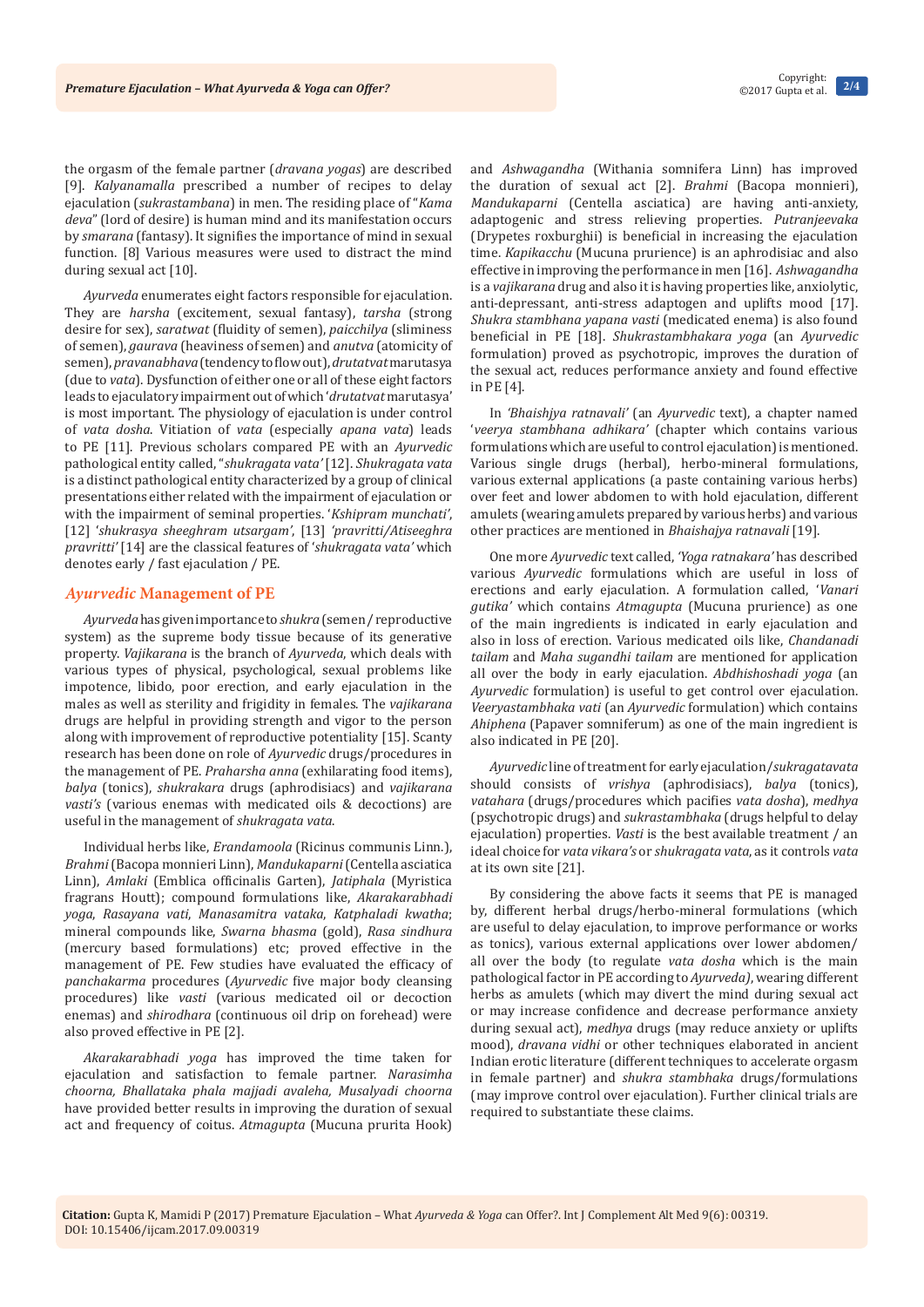# **Role of** *Yoga* **in PE**

*'Hatha yoga'* gives utmost importance related to conservation of semen and controlling ejaculation. Identification with the body ceases and consciousness becomes free from physical identification, if a *yogi* (the one who practices yoga) controls the *bindu* (semen) and prevents its release from the body even during *maithuna* (sexual intercourse), according to *'Hatha yoga pradipika*'. The knower of *yoga* conquers death by preserving the *bindu* (semen). Release of the *bindu* is equal to death and conservation of semen is life. There are some practices explained in *hatha yoga* texts to preserve the semen (to stop / to control/ to withhold ejaculation). The *bindu* which is about to fall in to the woman's vagina should be made to move upwards with continuous practice. The ejaculated semen along with the secretions of women's vagina should be drawn up through urethra by muscular contractions. The flow of *bindu* can be reversed by continuous practices of various mudra's like, vipareeta karani mudra, khechari mudra, vajroli mudra etc [22];

# *Vajroli mudra*

The word '*Vajra'* refers to '*Vajra nadi'*, which governs the urogenital system. *Vajra nadi* is the energy flow within the spine which governs the sexual functions of the body. There are seven practices of *Vajroli* and these practices takes years of preparation which starts with the simple contraction of uro-genital muscles and later sucking up of liquids through urethra. The seventh practice is '*Yogic* intercourse' (doing intercourse by withholding ejaculation or sucking up of ejaculated semen after ejaculation in women's vagina through urethra by muscular contractions). By practicing gradual upward contractions during ejaculation in intercourse, man can achieve perfection in *vajroli*. Perfection of *vajroli* means, being able to withdraw the seminal fluid during the height of climax and this involves the practice of contracting and controlling the muscles of the uro-genital complex [22].

The semen is not supposed to be ejaculated and it must be drawn up through the generative organ by *Vajroli*. According to '*Shiva samhita'*, 'the wise should first absorb the vaginal secretions through penis by muscular contractions of the urethra and there after perform coitus without ejaculating the seminal fluid'. Ejaculation should be restrained by *yoni mudra* or *vajroli*. Before practicing *vajroli*, *uddiyana bandha, nauli* and *moola bandha* has to be perfected. Later *vajroli* should be practiced by muscular contractions of the urethra and then by using a tube or catheter [22].

## **Role of Mind in Ejaculation According to** *Yoga*

A man's semen can be controlled by the mind and control of semen is life giving. Therefore, the semen and mind should be controlled and conserved. *Yogis* (people who practices yoga) have always claimed that autonomic body functions can be consciously controlled with time and effort. Functions of the reproductive organs can also be influenced and controlled by *yoga* practices over a sustained period of time. By practicing *vajroli*, one can learn to control the physical mechanism, but along with the mental control also can be developed [22].

## *Yoga* **Practices Useful in P**

Various asana's like, pawanamuktasana, surya namaskara, sarvangasana, halasana, shashankasana, marjari asana,

ushtrasana, vyaghrasana, kati-chakrasana, tadasana, meruprishtasana, utthanasana, trikonasana, yogamudrasana, matsyasana and all backward bending asana's; pranayama's like nadi shodhana pranayama, bhastrika and ujjayi; mudra's like, ashwini mudra, vajroli mudra, vipareetakarani mudra, maha mudra and maha bheda mudra; bandha's like moola bandha and maha bandha; shatkarma procedures like, nauli, agnisara kriya; other practices like, yoga nidra and meditation are useful for general toning of male and female reproductive organs and also to calm the mind [23]. In a pilot study, yoga protocol which consists of various yoga practices has provided encouraging results in improving IELT in PE patients [24].

## **Conclusion**

'*Shukragatavata'* is a pathological entity of *Ayurveda* similar to premature ejaculation. For *Ayurvedic* management of PE, various herbal or herbo-mineral formulations, external applications over lower abdomen or all over the body, wearing different amulets made by herbs, psychotropic herbal drugs for reducing performance anxiety, various techniques elaborated in ancient Indian erotic literature to fasten the orgasm in female partner and use of *shukra stambhaka* drugs/formulations to improve control over ejaculation are mentioned. Various *yoga* practices are also described to get control over ejaculation and among them '*vajroli mudra'* is an important one. Further clinical trials are required to substantiate these claims.

#### **Acknowledgment**

None

# **Conflict of interest**

The authors declare that there is no conflict of interest regarding the publication of this article.

#### **References**

- 1. Ahuja N (2005) A short textbook of psychiatry. Chapter 10- Sexual disorders- Premature ejaculation. (5<sup>th</sup> edn), Jaypee brother's medical publishers (P) Ltd, New Delhi, India, pp. 135-138.
- 2. [Kulkarni PV, Chandola HM \(2012\) Systemic review and critical](http://rfppl.co.in/view_abstract.php?jid=1&art_id=921)  [analysis of research work on premature ejaculation. Indian Journal](http://rfppl.co.in/view_abstract.php?jid=1&art_id=921)  [of Ancient Medicine and Yoga 5\(4\): 195-200](http://rfppl.co.in/view_abstract.php?jid=1&art_id=921).
- 3. American Psychiatric Association (2000) Diagnostic and Statistical Manual of Mental Disorders – Text Revision (DSM-IV-TR). Sexual and gender identity disorders – Premature ejaculation. (4th edn), Jaypee Publications, New Delhi, India, pp. 552-554.
- 4. [Kulkarni PV, Chandola HM \(2013\) Evaluation of stambhanakara yoga](https://www.ncbi.nlm.nih.gov/pubmed/24049404/)  [and counselling in the management of shukragata vata \(premature](https://www.ncbi.nlm.nih.gov/pubmed/24049404/)  [ejaculation\). AYU 34\(1\): 42-48.](https://www.ncbi.nlm.nih.gov/pubmed/24049404/)
- 5. [Chandra N, Nagaraj S. Clinical understanding of Klaibya. International](http://iamj.in/posts/images/upload/26.pdf)  [Ayurvedic Medical Journal 1\(3\): 1-4.](http://iamj.in/posts/images/upload/26.pdf)
- 6. Tripathi R (2004) Kalyanamalla. Anangaranga. Prathama sthala  $-1/1$ -6. First edition. (1<sup>st</sup> en), Chaukhamba Sanskrit pratishthan, Delhi, India, p. 1-13.
- 7. Tripathi R (2004) Kalyanamalla. Anangaranga. Ashtama sthala 8/15-26. (1<sup>st</sup> edn), Chaukhamba Sanskrit pratishthan, Delhi, India, pp. 213-224.
- 8. Tripathi R (2004) Kalyanamalla. Anangaranga. Tritiya sthala 3/10- 13. (1<sup>st</sup> edn), Chaukhamba Sanskrit pratishthan, Delhi, India, p. 62-63.